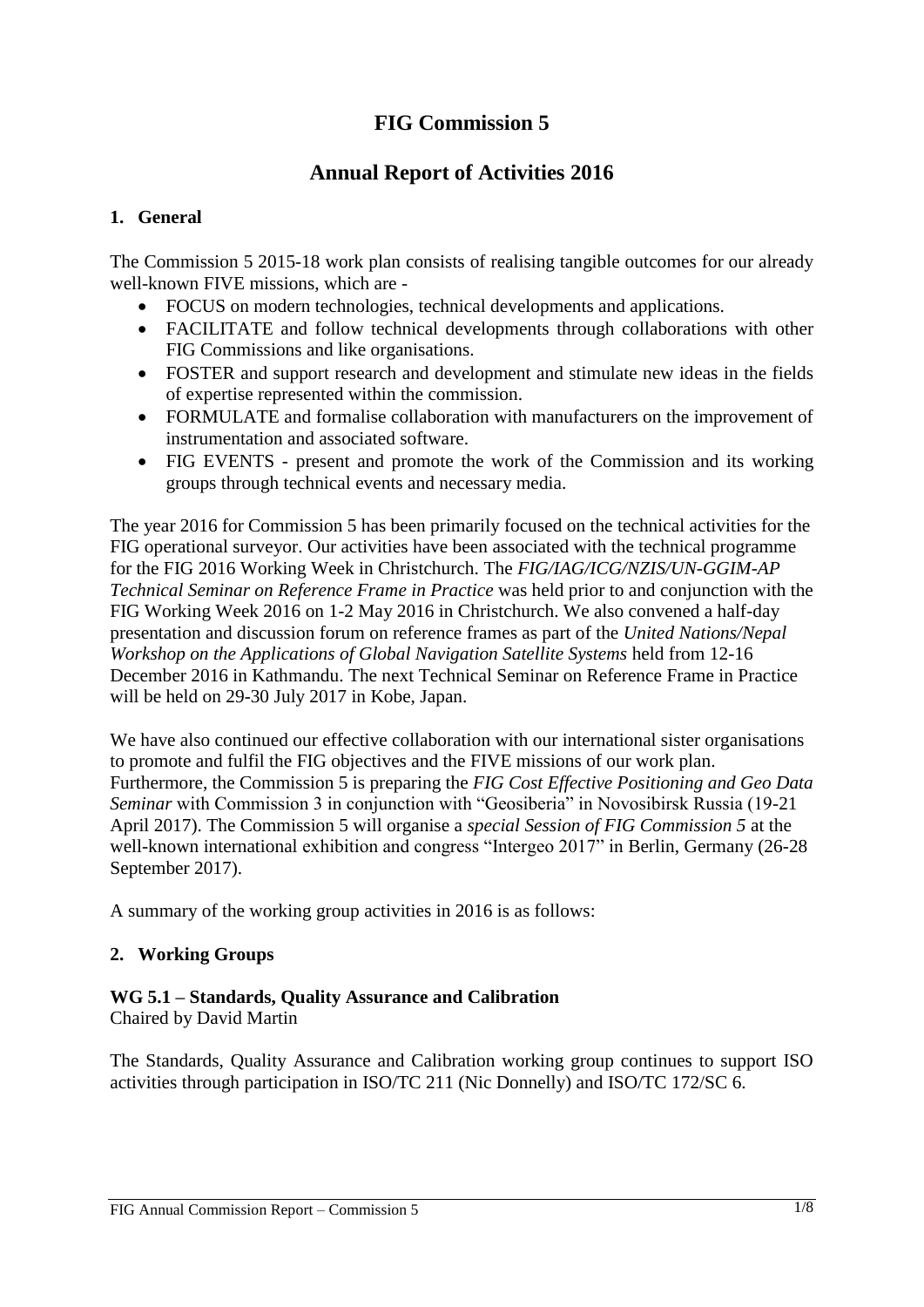At present the FIG seat is vacant on the ISO/TC 172/SC 6 which concerns Geodetic and surveying instruments. This is unfortunate as there are a number of active and very pertinent items that are – or have been recently under review - ISO/DIS 9849: Geodetic and surveying instruments – Vocabulary; ISO/FDIS 16331-1: Performance of handheld laser distance meters; ISO/CD 17123-5: Field procedures for testing geodetic and surveying instruments -- Part 5: Total stations; and SO/CD 17123-9: Field procedures for testing geodetic and surveying instruments -- Part 9: Terrestrial laser scanners. People with considerable experience and interest in surveying instrumentation and who might be interested in participating in ISO/TC 172/SC 6 should make themselves known.

Nic Donnelly is active within ISO/TC 211. ISO/TC211 is involved with Standardization in the field of digital geographic information. It aims to establish a structured set of standards for information concerning objects or phenomena that are directly or indirectly associated with a location relative to the Earth. Key items include: an ongoing and important project aiming to establish a Geodetic Registry; a review of ISO/TS 19127:2005 Geodetic codes and parameters; and a potential review of ISO 19111:2007 Geographic Information – Spatial Referencing by Coordinates.

## **WG 5.2 – 3D Reference Frames**

Chaired by Nic Donnelly

The highlight of the year was the 2-day Technical Seminar on Reference Frames in Practice held immediately before the FIG Working Week in Christchurch. With over 50 participants, this was the largest of these seminars to date and it attracted participants from a range of countries. Financial support from UNOOSA-ICG enabled the participation of delegates from developing countries, each of whom gave a short presentation on the reference frame in their country. A fuller report on this event is provided later in this report.

Continuing the theme of outreach and education, the working group convened a half-day session at the *United Nations/Nepal Workshop on the Applications of Global Navigation Satellite Systems* held from 12-16 December 2016 in Kathmandu. This session was chaired by working group member Dr Chris Pearson. It focussed on GNSS reference frames and reference station networks, with a particular focus on Asia and the Pacific. There were presenters from Egypt, Fiji, Mongolia, Pakistan, the Philippines, Thailand and Uzbekistan. Topics covered included: geoid modelling, analysing data at GNSS stations, precise timing using GNSS and use of GNSS in national reference frames. The presentations were followed by a discussion on the role of GNSS in providing and accessing national reference frames. Details of the programme can be found at http://www.unoosa.org/pdf/icg/2016/nepalworkshop/PROGRAMME.pdf

#### **WG 5.3 – Vertical Reference Frames**

Chaired by Kevin M. Kelly and Dan Roman

As WG5.3 is a new WG established at the 2014 FIG Congress in Kuala Lumpur, its focus to date has been on building membership and assessing level of participation by members. It's been slow to make significant progress but we hope to achieve at least a few goals of our ambitious work plan. To date WG5.3 has 10 members representing Africa, Asia, Central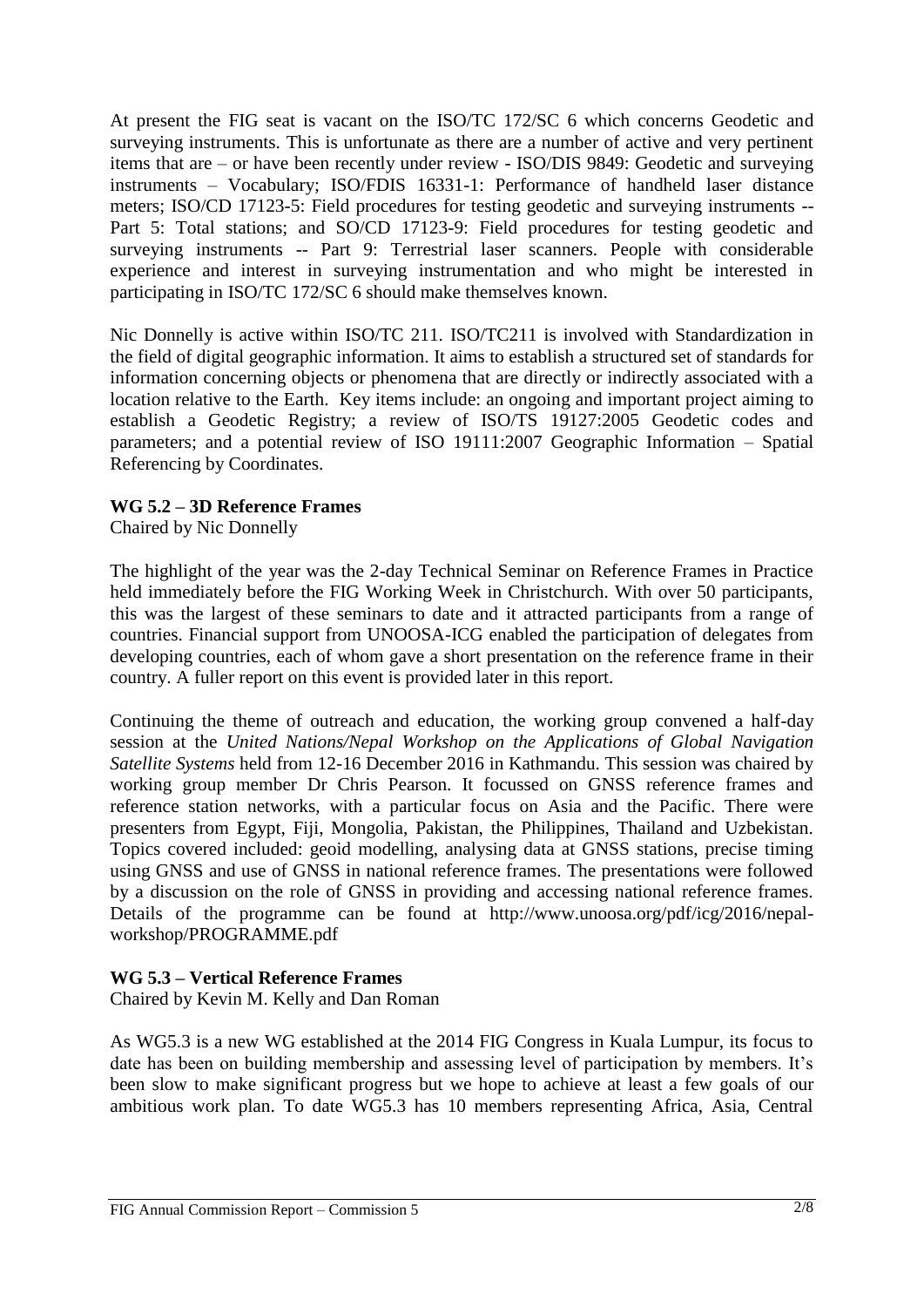America, Europe, New Zealand and U.S.A. WG5.3 maintains a good working relationship with the International Association of Geodesy (IAG).

Our first accomplishment was participation in the organization and delivery of a technical seminar on vertical reference frame as part of the WG5.2 *Technical Seminar on Reference Frame in Practice: Reference Frames, Datum Unification and Kinematics, Christchurch, New Zealand, 1-2 May 2016.* Also, although organized and put on by WG5.2, the technical program and suggested speakers for the *Technical Seminar on Vertical Reference Frames, Singapore, 27-28 July 2015* was largely designed by WG5.3.

Though ambitious, over the next two years WG5.3 hopes to address issues such as relationships and links between land-based vertical datums and ocean tidal datums, gravimetric geoid based national vertical reference systems (or datums), regional and global height system unification, ongoing deterioration of classical vertical control networks, usefulness of existing leveling data, and of course, GNSS heighting. Our aim is to provide educational tools so that geomatics practitioners can effectively understand and use VRF's in their day to day work or implement VRF's in their national jurisdictions.

## **WG 5.4 – GNSS**

Chaired by Neil D. Weston and Suelynn Choy

WG 5.4 represented FIG at these conferences and gave the following presentations:

• "Status of multi-GNSS/RNSS and opportunities" at the FIG/IAG/ICG/NZIS/UN-GGIM-AP Technical Seminar on Reference Frame in Practice which was held in conjunction with the FIG Working Week 2016 on 1-2 May 2016 in Christchurch.

• "Augmenting GNSS Precise Point Positioning with Ionospheric Corrections: A Case Study in Victoria, Australia" at the 8th Multi-GNSS Asia Conference, which was held in November 2016 in Manila; and the International GNSS Conference, which was held in December 2016 in Sydney, Australia.

• "Augmenting GNSS Precise Point Positioning (PPP) for Improved Performance" at the United Nations/Nepal Workshop on the Applications of GNSS in Kathmandu, Nepal, from 12 - 16 December 2016.

An article titled "Uncovering common misconceptions in GNSS Precise Point Positioning and its future prospect" has been published in GPS Solutions in 2016. The paper provides an overview of the current performance of PPP as well as attempt to address some of the common misconceptions of this positioning technique —considered by many as the future of satellite positioning and navigation. Additionally the contribution was elected as FIG paper of the month in September 2016.

Some additional activities are mentioned in the following:

## *A. United Nation's Global Geodetic Reference Frame*

The Office of Coast Survey and the National Geodetic Survey, both Program Offices within NOAA, have been participating with the United Nation's Global Geospatial Information Management (GGIM) efforts for just over two years now. Dr. Neil Weston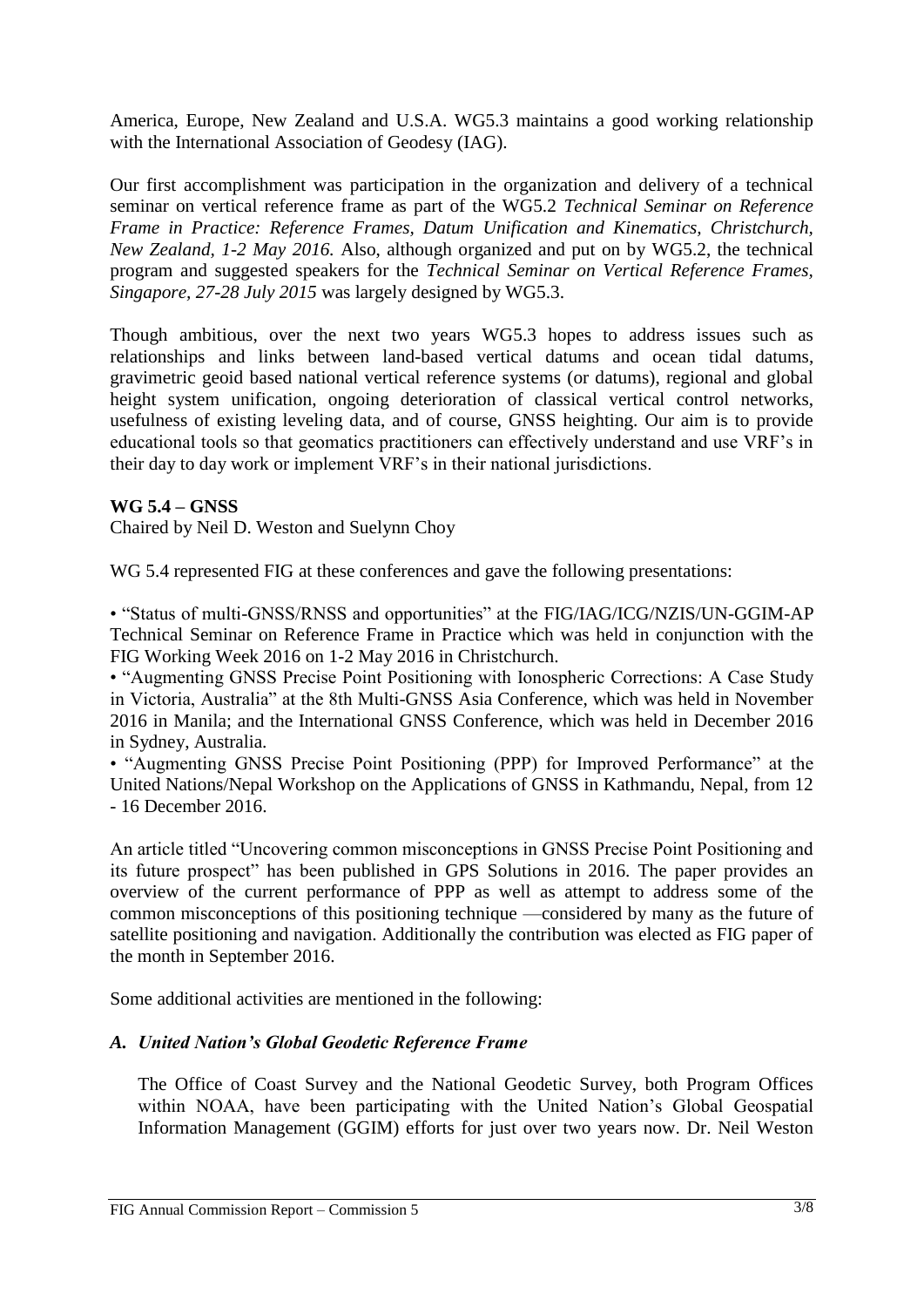has been a team member of the Global Geodetic Reference Frame (GGRF) Working Group which wrote the UN Resolution. The GGRF Working Group is responsible for developing a Roadmap which describes how the UN will implement the geospatial components of the UN Resolution.

During the summer of 2016, the team rushed to complete the GGRF Roadmap before the next General Assembly. The final version was presented to the UN General Assembly in early August and describes how governments and geodetic/geospatial agencies can contribute to establishing and maintaining a Global Geodetic Reference Frame. As many of you know, having a geodetic infrastructure is critical for many geographic information systems, maps and nautical charts as well as for all positioning and navigation systems/applications. The National Geodetic Survey plays a critical role in establishing the National Spatial Reference System and considered one of the World's leaders in advancing the fields of geodesy and geoinformatics.

#### *B. GPS International Working Group*

Dr. Neil Weston attended a meeting of the GPS International Working Group (GIWG) towards the end of June which had a focus on two main topics as follows:

1. Status of the bilateral U.S.-China GNSS Dialogue

2. Status of the EU Mandate for Negotiations with the U.S. on access to the Galileo Public Regulated Service (PRS).

At the GIWG, they also discussed interagency participation on the U.S. Delegation, organization of expert support to the negotiations, and other issues that need to be addressed within the USG as we proceed towards eventual access to PRS.

## *C. Electronic Jamming*

The Department of Homeland Security (DHS) Science and Technology Directorate (S&T) took proactive steps towards identifying and combatting electronic jamming threats by hosting the **DHS S&T First Responder Electronic Jamming Exercise**, a multi-agency operational exercise at the White Sands Missile Range in New Mexico from July 11 - 15, 2016. This exercise assessed the impact of these (GPS and GNSS) threats on first responder communications systems and mission response, and identify gaps in training, techniques and procedures. These meeting brought together participants and planning partners to share updates about the exercise planning and provide a forum to exchange ideas and questions. The Technical Working Group will be responsible for identifying, procuring and characterizing technologies for testing during the exercise as well as identifying the technical testing requirements and criteria for incorporation in the exercise scenarios. Dr. Neil Weston's role as part of this effort is strictly as a technical expert to provide guidance and some oversight.

## **WG 5.5 – Multi-Sensor-Systems**

Chaired by Allison Kealy and Günther Retscher (IAG)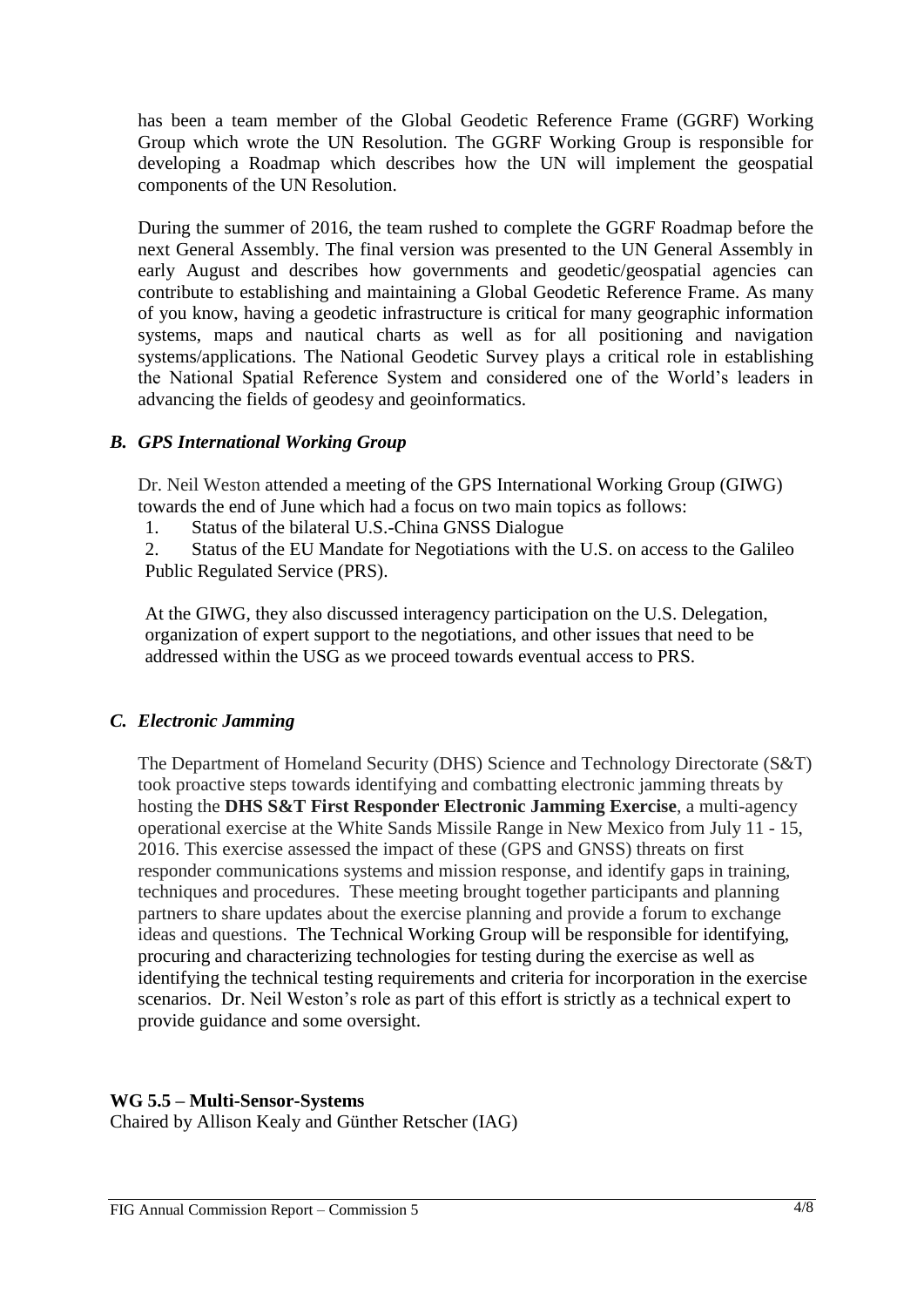In this joint WG with IAG significant progress has been made in 2016 towards the use of multi-sensor systems for localization of mobile pedestrian users in combined out- and indoor environments. A field campaign for indoor cooperative positioning was conducted at the Department of Geodesy and Geoinformation at TU Wien, Austria, in the last week of September. The lab tests concentrated on the use of Wi-Fi in conjunction with UWB as well as inertial smartphone sensors for continuous positioning of a mobile user and/or a whole user group. The work will be continued in 2017 with a field campaign at the Melbourne University, Australia, in February and at the Ohio State University, USA, in the first week of October 2017. Indoor positioning will be the major focus in the first campaign whereas the use of UAV's in combined out- and indoor environments in the second, respectively.

Several WG members were attending the FIG Working Week in Christchurch. Further highlights were the participation at the ION GNSS, IGNSS Australia, IPIN conferences. The WG is actively involved and started to prepare with the sister organizations the upcoming Mobile Mapping Technology conference to be held in Cairo, Egypt, from May 6-8, 2017.

## **WG 5.6 – Cost Effective Positioning**

Chaired by Leonid A. Lipatnikov

The working group WG 5.6 established in 2015 as a successor of the Special Study Group "Cost-Effective GNSS" deals with several policy issues including education on when to use which surveying instrument or software taking into account economic reasons, designing fitfor-purpose cost-effective surveying systems and support to decision makers for establishing cost-effective positioning solutions.

In 2016 WG 5.6 participated in the Interexpo GEO-Siberia, Novosibirsk, Russia, 20-22 April 2016 and in the FIG Working Week, Christchurch, New Zealand, 2-6 May 2016.

As of the end of 2016, the joint work with Neil D. Weston, Suelynn Choy and Volker Schwieger on a study devoted to GNSS Precise Cost Effective Positioning is going on. The paper to be published as a result of it is expected to lay a foundation for further developments and publications of the Working Group 5.6. Also organization of the forthcoming [Cost](http://sgugit.ru/en/geo-siberia/Cost%20Effective%20Positioning%20and%20Geo%20Data%20Seminar.pdf)  [Effective Positioning and Geo Data Seminar](http://sgugit.ru/en/geo-siberia/Cost%20Effective%20Positioning%20and%20Geo%20Data%20Seminar.pdf) to be held jointly with FIG Commission 3 is in process. The seminar is seen as a good opportunity to bring producers of the survey-grade equipment, developers of precise low-cost solutions, surveyors, and other potential users together to shape a common vision for the future of cost-effective positioning technologies. The event is expected to attract new contributors to the WG 5.6 and strengthen cooperation in the sphere of development and promotion of cost-effective surveying solutions.

## **3. Cooperation, Seminars and Workshops**

#### 3.1 Cooperation with Other Commissions

During the 2016 period Commission 5 collaborated with other FIG Commissions as required. This cooperation primarily consisted of holding joint technical sessions (e.g. on Terrestrial Laser Scanning, Multisensor Systems and Earthquake Monitoring and GNSS Applications at Working Week in Christchurch) and meetings at FIG-related events as well as co-sponsoring symposia. For example, FIG Commission 5's alliance with Commission 6 to address contemporary issues relating to Terrestrial Laserscanning (TLS), deformation measurement,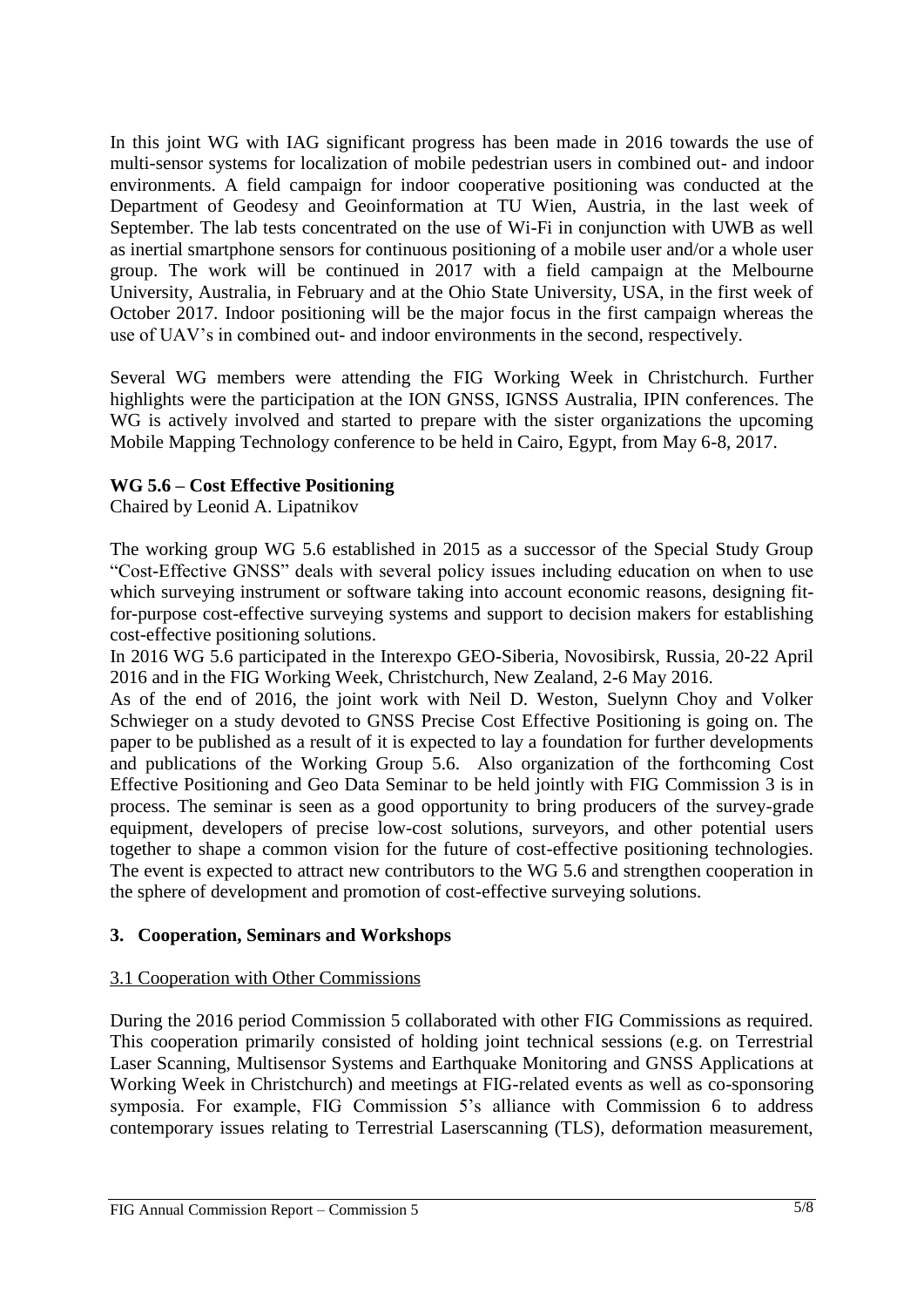calibration of instruments, long range measurement, satellite and terrestrial imagery measuring techniques. Additionally Commission 5 has actively participated at the *5th International Conference on Machine Control & Guidance* 5-6 October 2016 in Vichy, France and at the *International Workshop on Accelerator Alignment* (IWAA), 3-7 October 2016 at the European Synchrotron Radiation Facility in Grenoble, France. These conferences is co-sponsored by Commission 6.

Volker Schwieger actively participated at the Commission 3 Workshop with the title *From Volume to Quality: Bridging the Gap for Spatial Data Infrastructure* 3-7 November 2016 in Iasi, Romania. Commission 5 is preparing the *Cost Effective Positioning and Geo Data Seminar* with Commission 3 (Spatial Information Management) in conjunction with in Novosibirsk, Russia (20 April 2017).

## 3.2 Cooperation with Sister Organisations

Commission 5 has continued to maintain a successful working relationship with the International Association of Geodesy (IAG), the ION and the ISPRS. This was achieved by convening joint Technical Seminars on Reference Frames in Practice, technical sessions and holding joint administrative meetings on significant issues. Additionally multidirectional exchange on Seminars and Symposia are practised e.g.

During 2016, the following FIG/IAG/ICG/NZIS/UN-GGIM-AP Technical Seminar on Reference Frame in Practice was held with sister organisations in Christchurch, New Zealand (1-2 May 2016).

## **Report on FIG/IAG/ICG/NZIS/UN-GGIM-AP Technical Seminar on Reference Frame in Practice on 1-2 May 2016 in Christchurch, New Zealand**

The Technical Seminar on Reference Frames in Practice (RFIP) was held for the fourth time. The first Technical Seminar on RFIP was held in 2012 in Rome. This time it was held prior to the FIG Working Week on 1-2 May 2016 in Christchurch, New Zealand. There was a particular focus on deformation modelling and datum unification, which reflects geodetic priorities for the Asia-Pacific region. Many of the participants come from countries situated on the Pacific "ring of fire", where there is a strong need to model deformation to maintain accurate spatial references. The theme of datum unification reflects the desire of Pacific Island nations, amongst others, to work more closely together to share knowledge and resources for their mutual benefit. This complemented a previous seminar, which was held in Singapore 2015 focused on vertical reference frames and the seminar in Manila in 2013, which focussed on 3D frames.

The workshop was organised by FIG Commission 5, in conjunction with the International Association of Geodesy (IAG), the International Committee on GNSS (ICG), the United Nations Initiative for Global Geospatial Information Management for Asia-Pacific (UN-GGIM-AP) and the New Zealand Institute of Surveyors (NZIS). Primary organisers were Nic Donnelly (New Zealand) and Li Zhang (Germany), both members of FIG Commission 5.

There were 53 participants, including presenters, from around the world. Countries represented were Australia, Bulgaria, Fiji, Germany, Indonesia, Japan, Nepal, Malaysia, New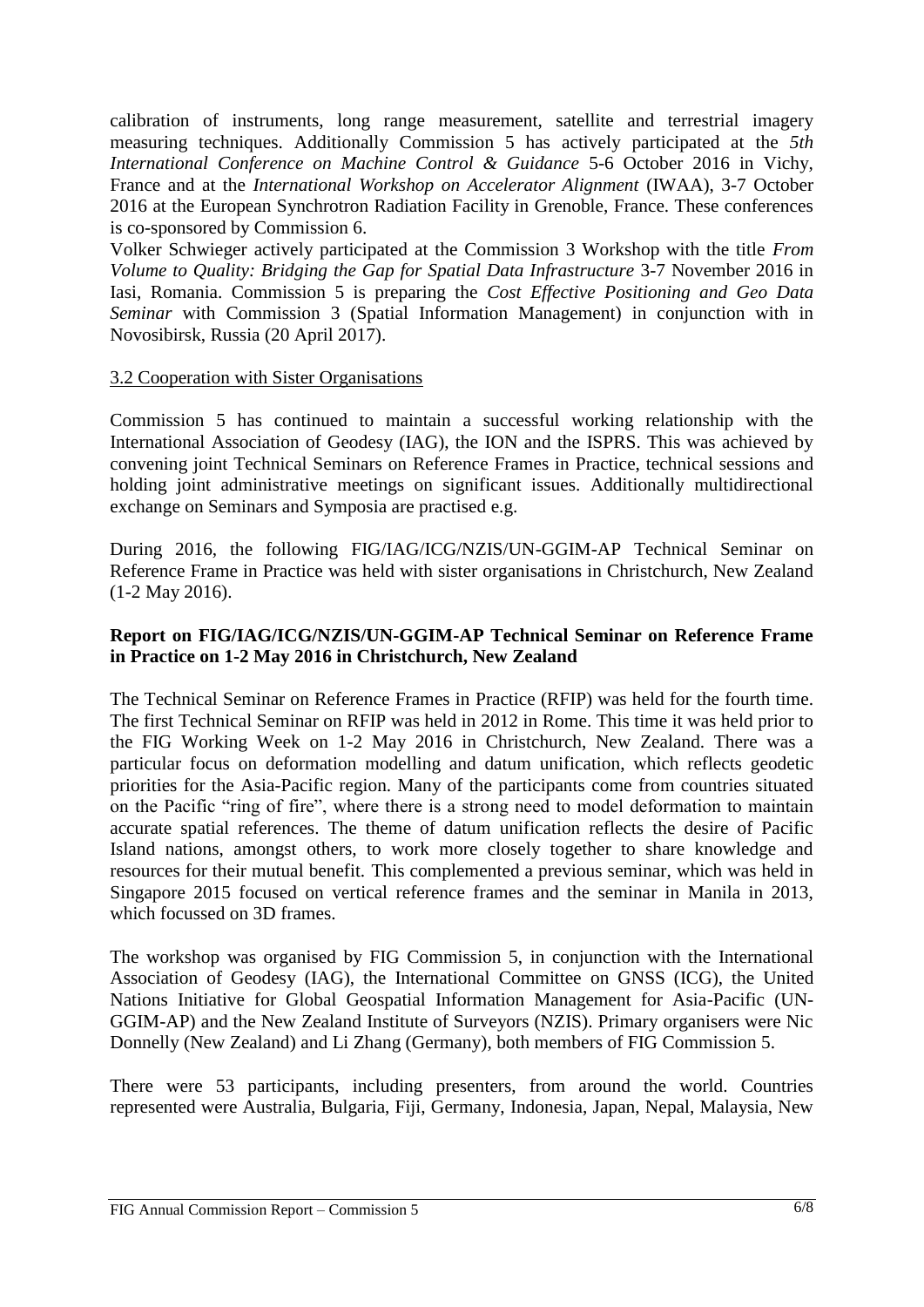Zealand, the Philippines, Poland, Russia, Singapore, Sweden and the United States. Attendees represented a mix of academic, government and commercial institutions.



*Group photo of attendees*

The seminar was well supported by all three sponsors, Land Information New Zealand, Leica and Trimble, in terms of both financial support and attendance. The ICG provided financial support to several participants from developing nations. The sponsorship enabled registration fees to be kept to a low level at 150 euro for the two days, including the dinner.

The final technical programme and the presentations are available on the FIG website at [http://www.fig.net/fig2016/commission5.htm.](http://www.fig.net/fig2016/commission5.htm) Copies of the geodetic software discussed were included on memory sticks provided to each of the participants.

## 3.3 Cooperation with UN

As mentioned partly in 3.2 strong collaboration is also realized with different branches of the United Nations (UN): the United Nations Global Geospatial Information Management – Asia Pacific (UN GGIM-AP) and the International Committee on GNSS (ICG). The joint Technical Seminar was held in May in Christchurch (see 3.2). Additionally the UNOOSA ICG held its annual meeting on 6-11 November 2016 in Sochi, Russia. FIG Vice President (ex-Commission 5 chair) Mikael Lilje represented FIG at the meeting. A report can be found in http://www.fig.net/news/news  $2016/2016$  11 icg.asp.

Also the FIG/IAG/ICG/NZIS/UN-GGIM-AP Technical Seminar on Reference Frame in Practice on 1-2 May 2016 in Christchurch is a good example for UN-cooperation, here on the technical level. As mentioned before these Seminar series will be continued in the future.

Additionally at the FIG Working Week 2017 in Helsinki, a special technical session on the implementation plan connected to UN Resolution on Global Geodetic Reference Frame (GGRF) will be organised and will include presenters from the e.g. UN GGIM, IAG, IGS.